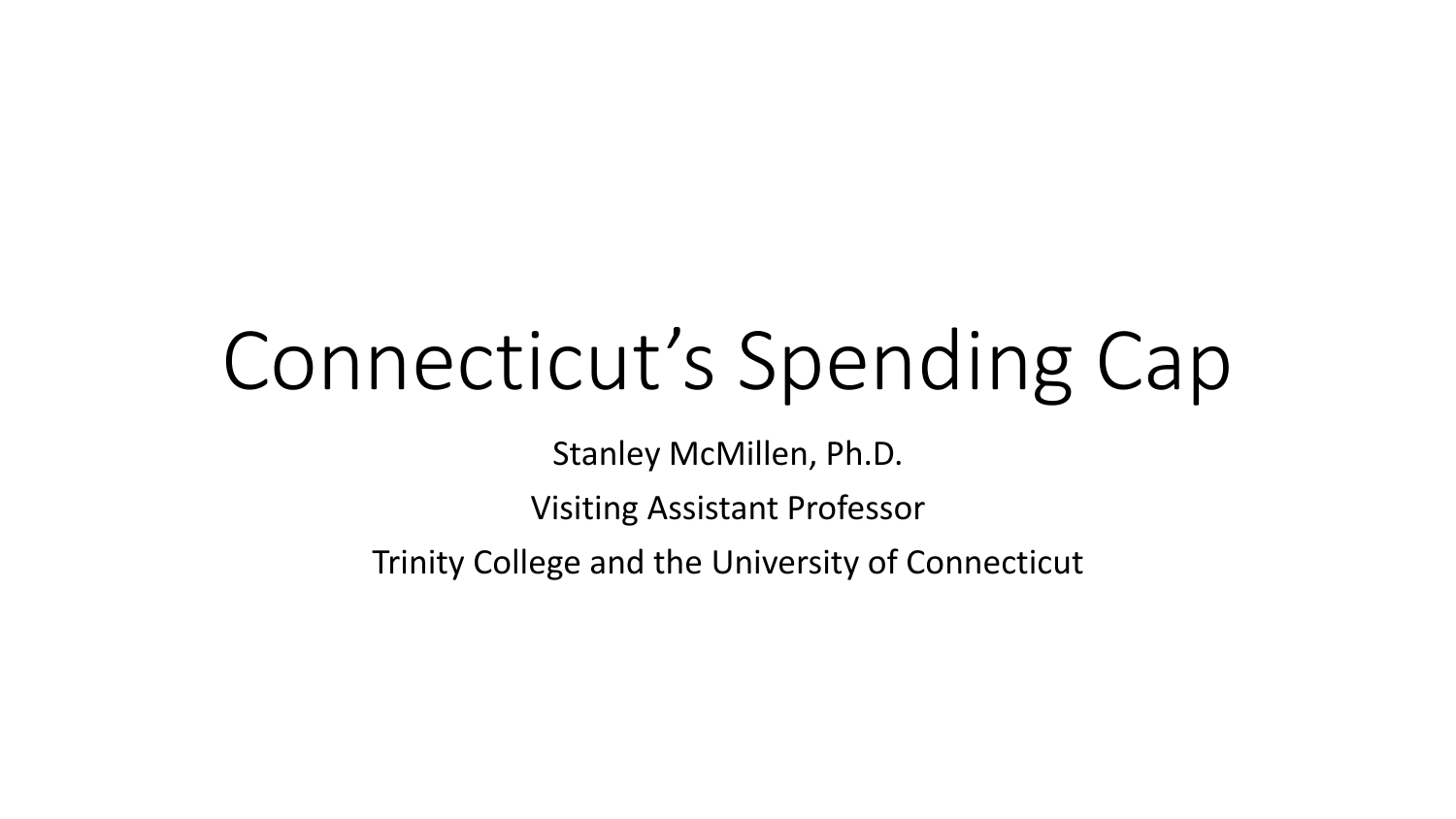# Topics Covered

- CCEA 2005 Report
- Personal Income and other measures of income (NEPPC 2008 paper)
- Comparison of PI and AGI (BEA 2007 paper)
- Implicit State and Local Price Deflator
- Baumol's Cost Disease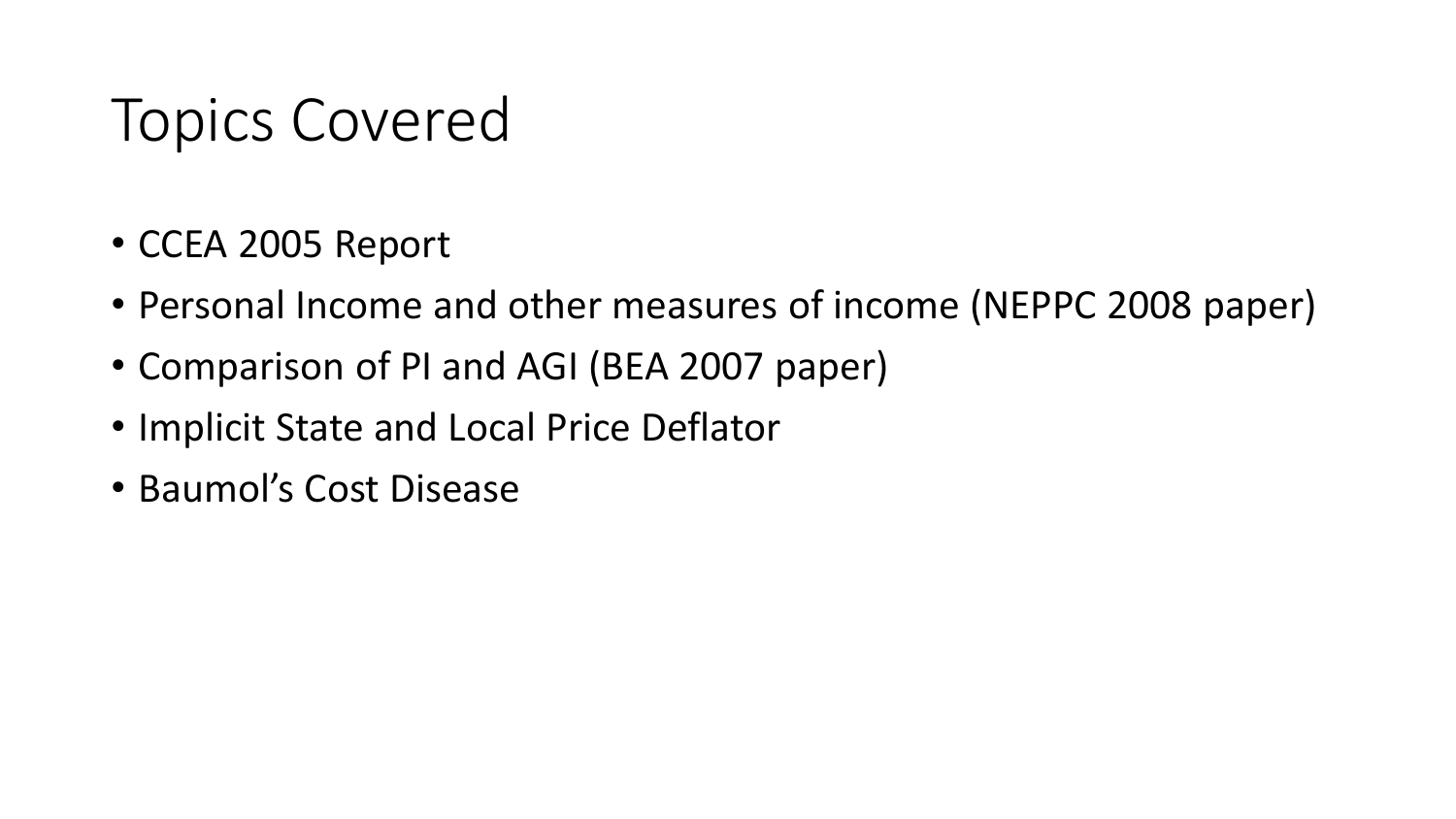### CCEA 2005 Report

- Commissioned by Comptroller to examine alternatives to the existing spending cap.
- Looked at state and local government spending instead of revenue they receive.
- Looked at trends in spending and components, esp. Medicaid
- To more closely match goods and services governments 'buy', we used implicit state and local price deflator from BEA.
- To capture increases in Medicaid spending, we incorporated the growth of this component in a weighted average growth index.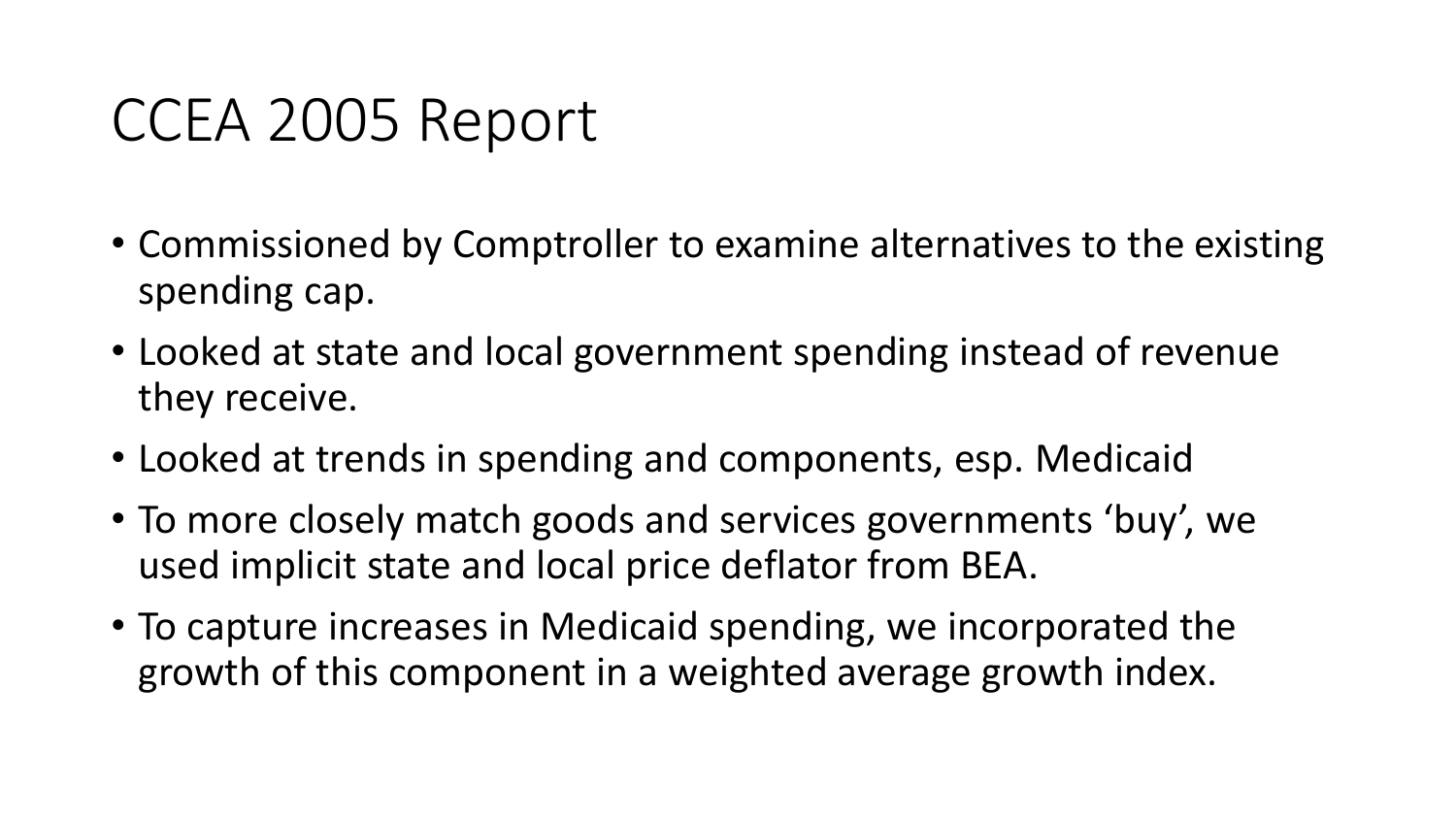### CCEA 2005 Report

- We looked at state revenue and expenditure limitations in other states.
- We looked at the chronology (genesis) of Connecticut's spending cap.
- Our analysis offered one of several possible alternative rules for limiting spending.
- We did not consider revenue limits.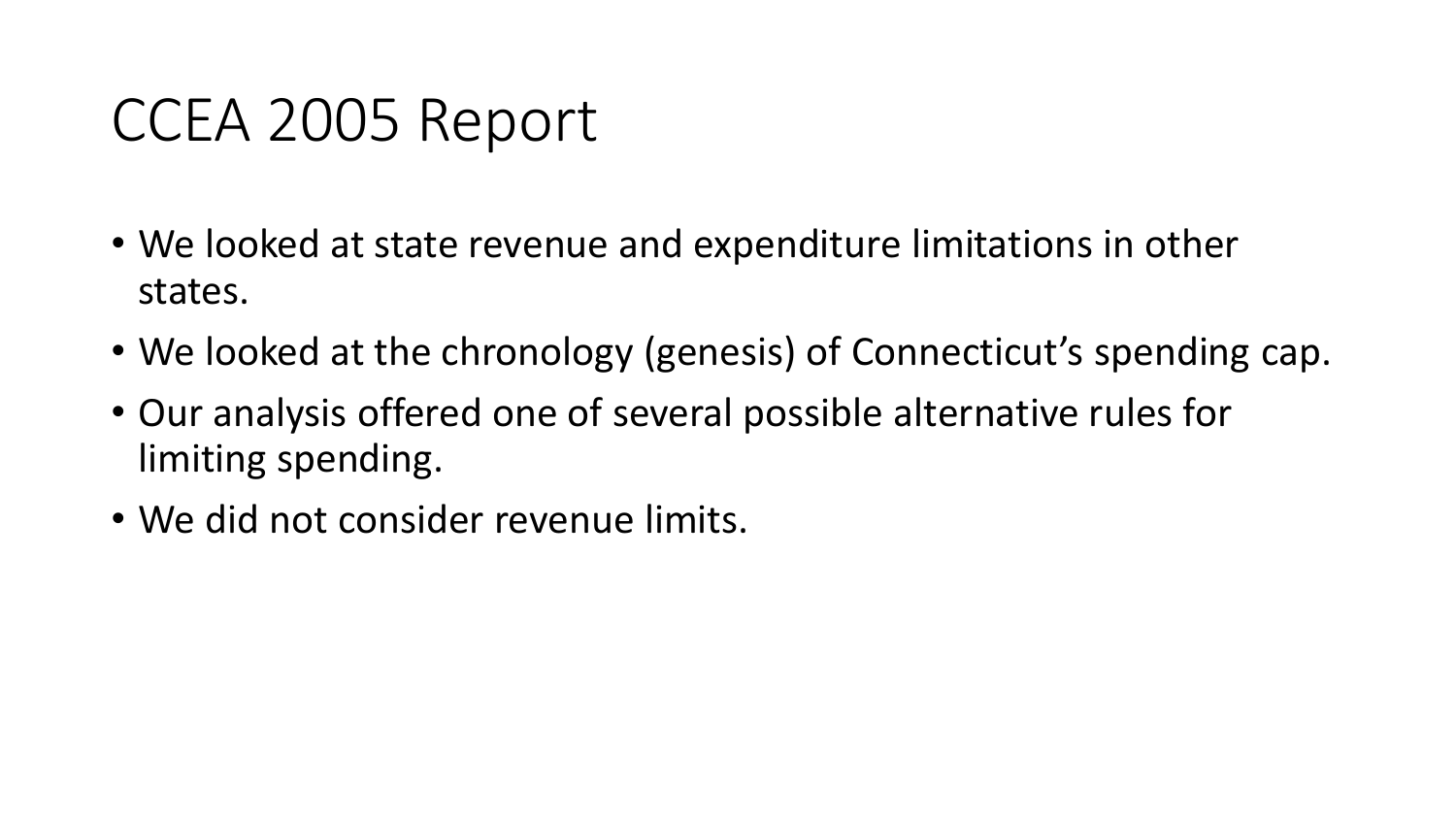# NEPPC 2008 Study of Income Measures

- Looked at income measures to see which might be better for tracking Massachusetts' capacity to support its Medicaid program.
- Each income measure has advantages and disadvantages, e.g., PI does not contain realized capital gains, corporate income or taxable insurance premiums.
- NEPPC recommended adjusted personal income as the most appropriate income measure for their purpose.
- Adj. PI = PI + Net Realized Cap. Gains Residence Adjustment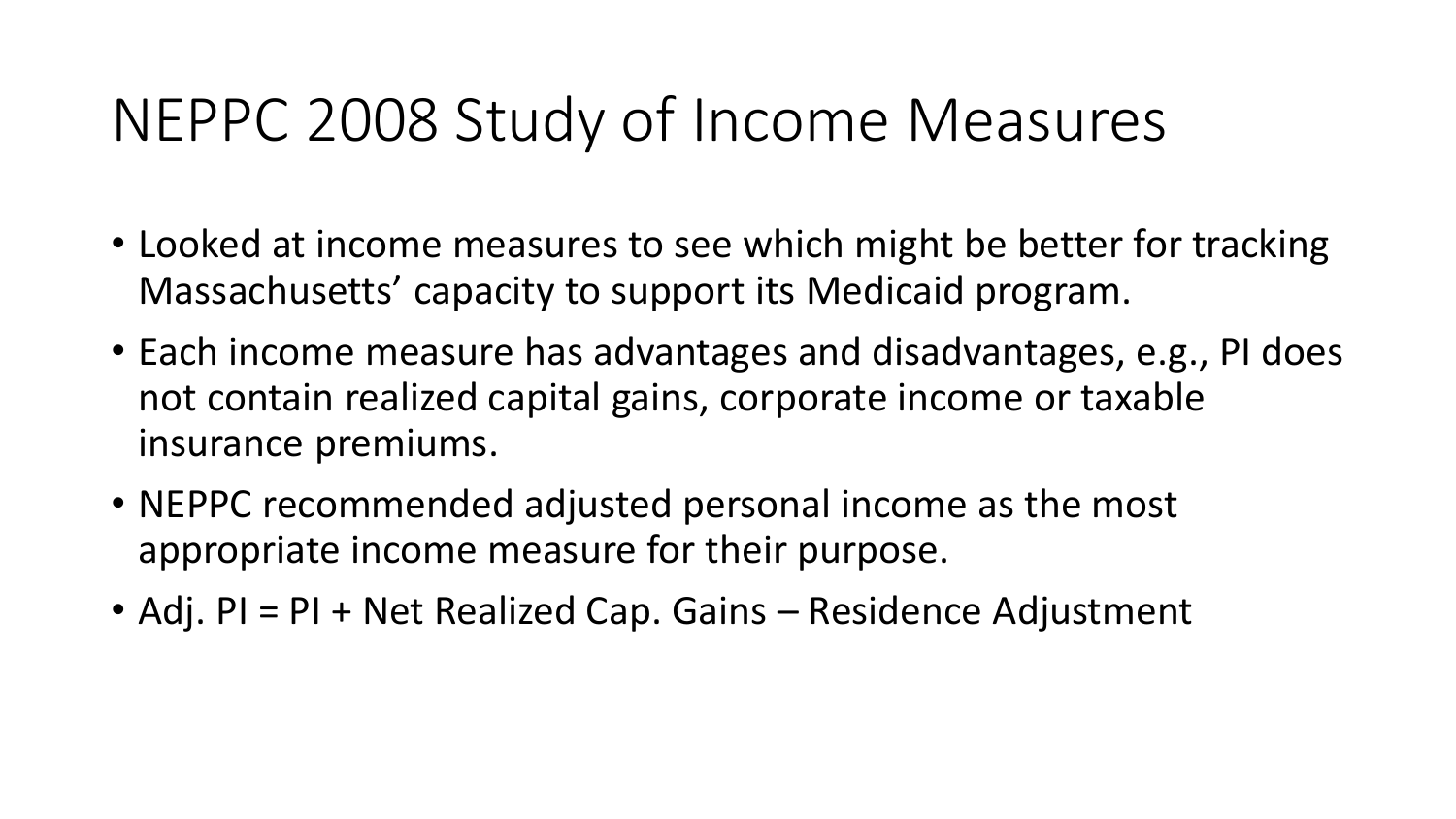# Comparison of PI and AGI (BEA 2007 paper)

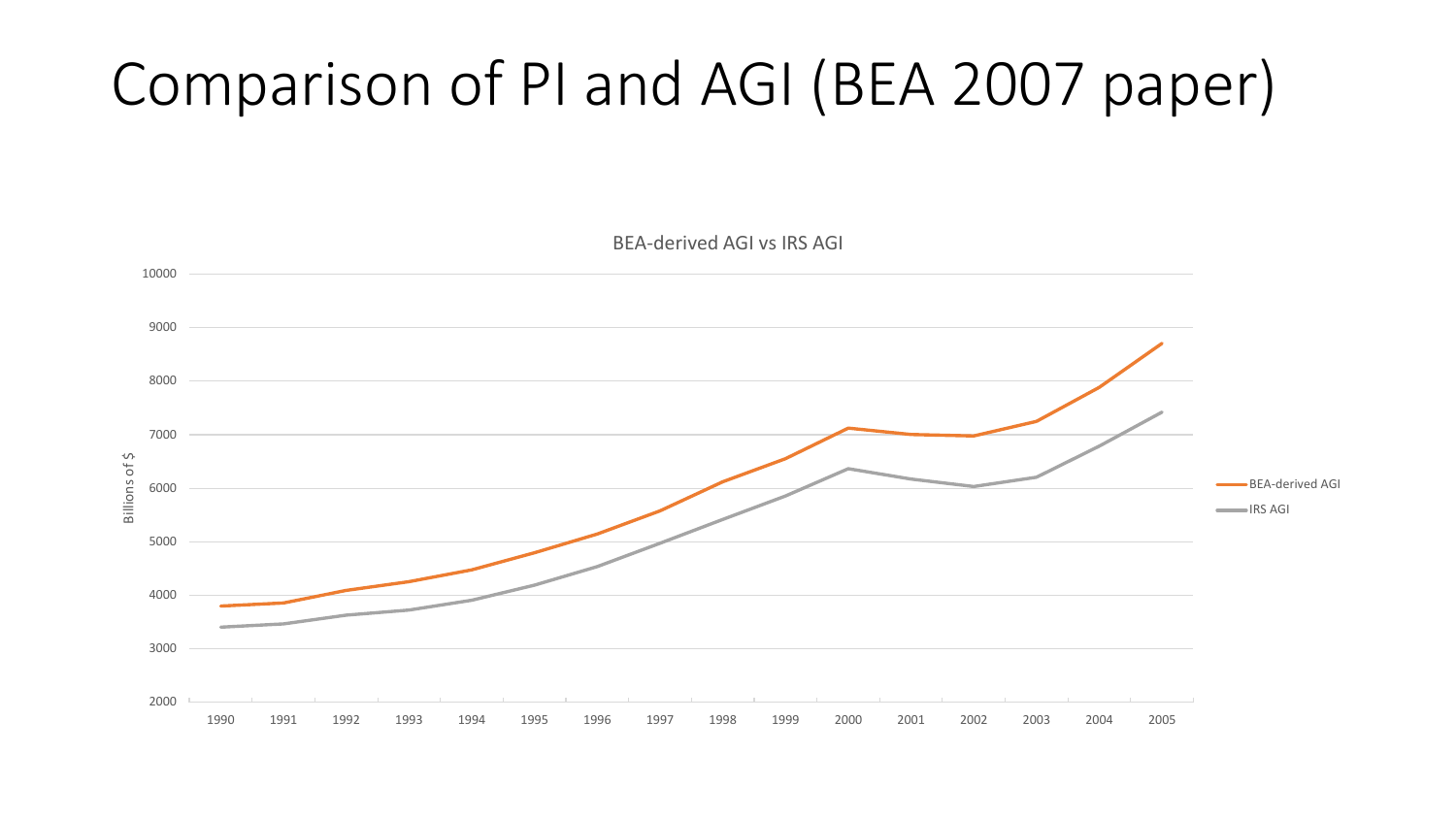### Implicit State and Local Price Deflator

- The ratio of the [current-dollar](http://www.bea.gov/glossary/glossary.cfm?key_word=current_dollar_est&letter=C#current_dollar_est) value of a series, such as gross [domestic product \(GDP\),](http://www.bea.gov/glossary/glossary.cfm?key_word=GDP&letter=G#GDP) to its corresponding [chained-dollar](http://www.bea.gov/glossary/glossary.cfm?key_word=chained_dollar&letter=C#chained_dollar) value, multiplied by 100. Examples: SLPD and PCE.
- "The index reflects the cost of purchasing inputs used by state and local governments. The basket of goods measured by this index changes over time as the actual purchasing patterns of government change due to price changes, technological changes, and other factors. This is a more accurate measure of the costs facing school districts than the Consumer Price Index, which measures the cost of purchasing a fixed basket of *consumer* goods."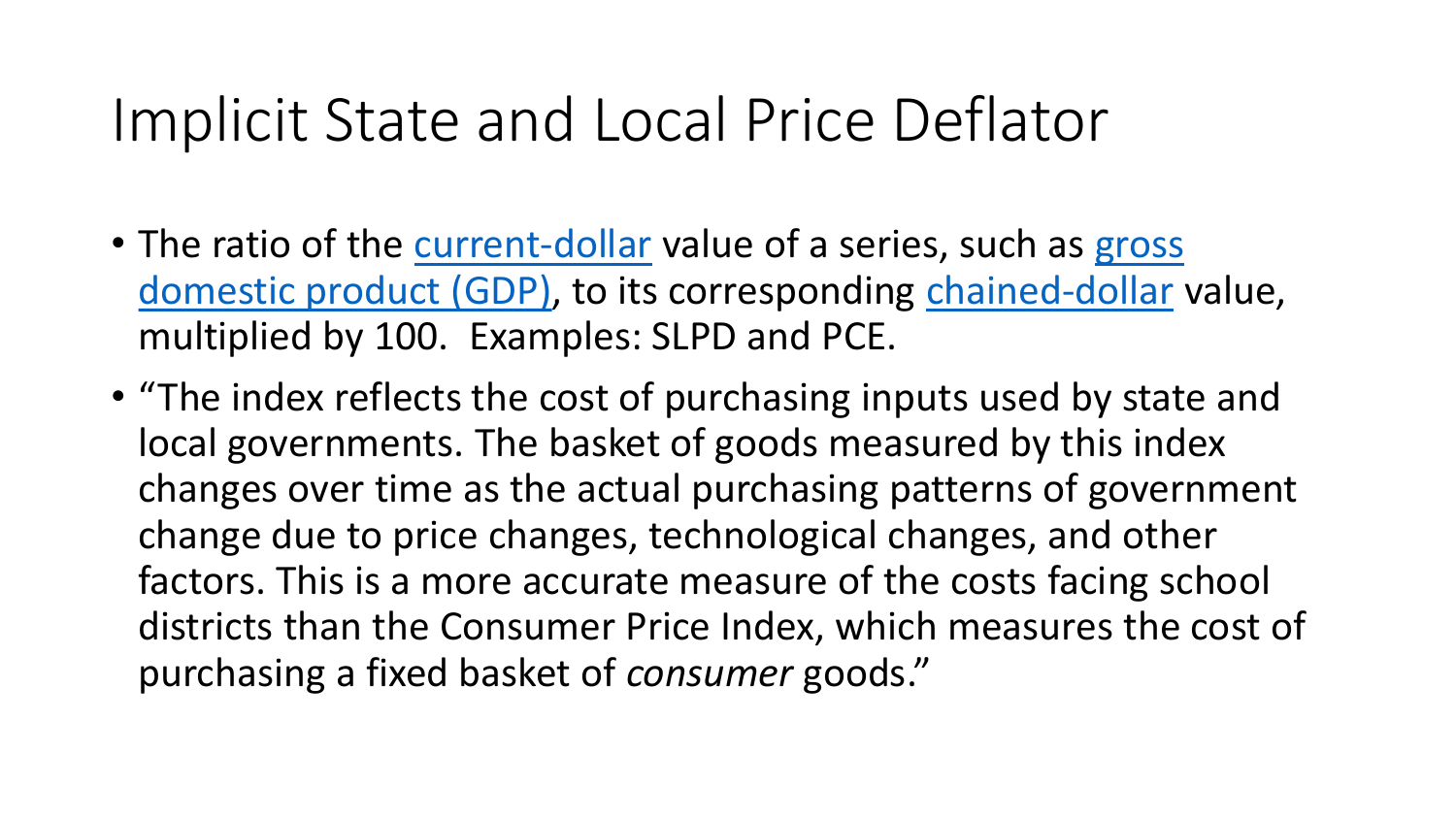#### Composition of the US State & Local Government Price Index

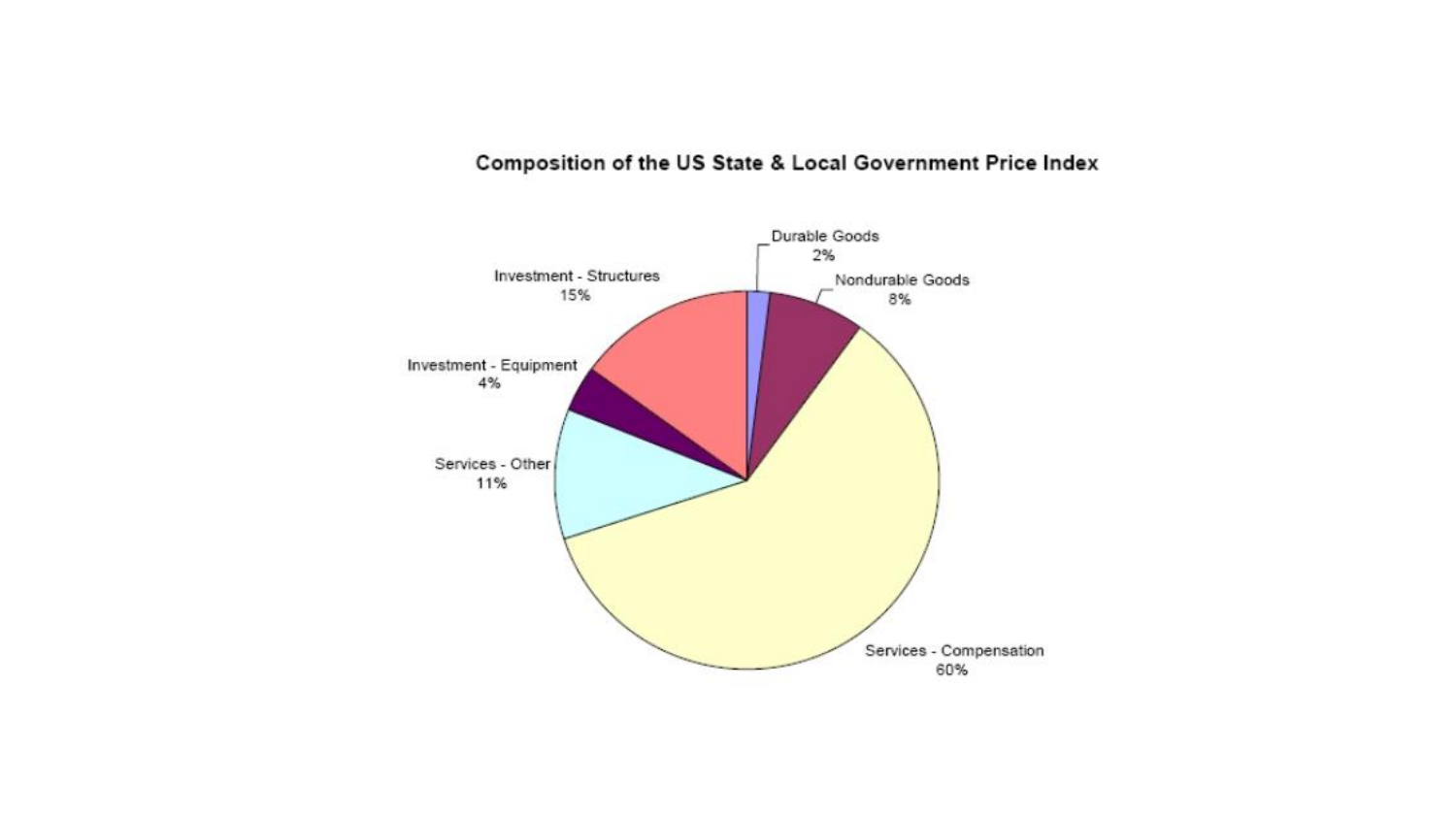#### Implicit State and Local Price Deflator



**PCE**  $\longrightarrow$  S & L Deflator  $\longrightarrow$  NY-NJ-PA-CT  $\longrightarrow$  MA-NH-ME-CT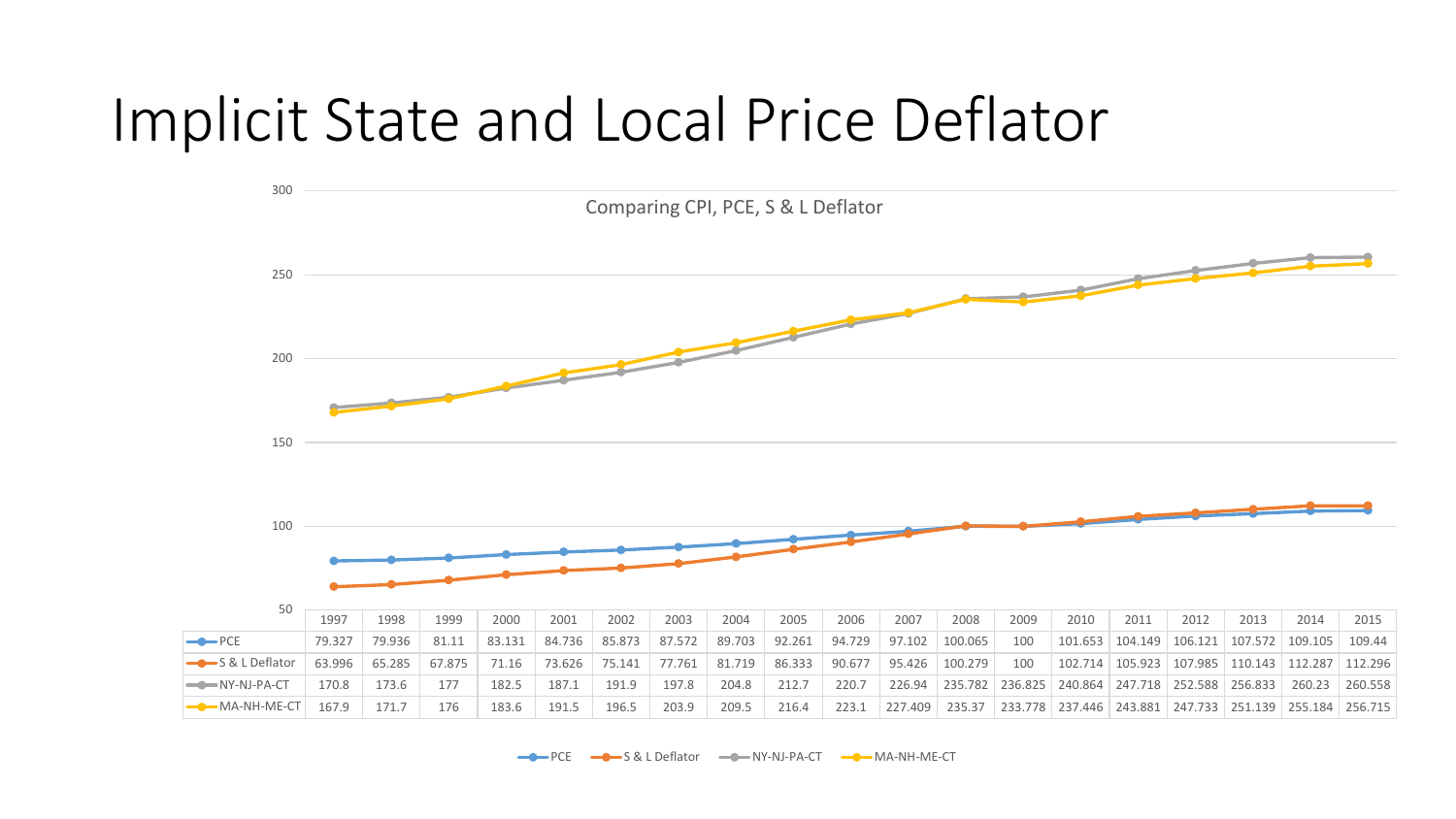- Baumol and Bowen (1965) AER, 1965, suggested that we expect:
	- average costs and prices in stagnant industries ones with relatively low productivity growth – would grow relative to the average.
	- because of the rapid rise in relative prices, that real output in low-productivity growth industries would grow slowly relative to the overall economy.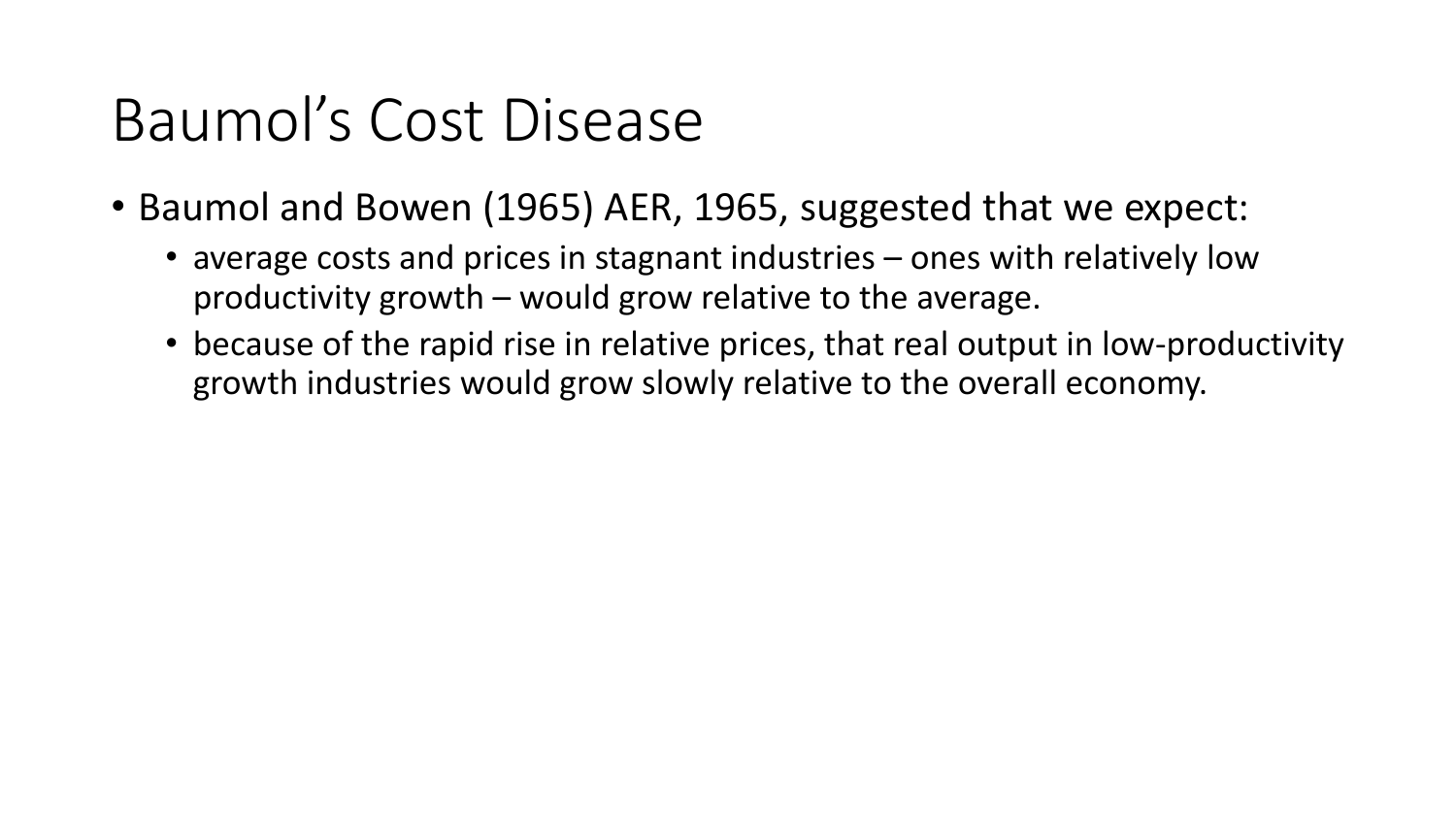- Further, other implications of Baumol and Bowen's analysis:
	- The impact of low productivity growth on nominal shares is ambiguous because it depends on the interaction of rising relative prices and declining relative outputs. Baumol sometimes assumed that demand would be price-inelastic, so low productivity growth would generally lead to rising shares of nominal output in stagnant industries.
	- The impact of low productivity growth on labor inputs will depend on the impact on output as well as on the structure of production. Generally, those industries with price elastic demand for output will experience a positive impact of productivity growth on employment, and contrariwise for industries with price-inelastic demand.
	- Who captures the gains from higher productivity growth, and who loses from stagnant productivity. Bowen and Baumol argued that stagnant industries such as the performing arts were likely to be financially stressed because of rising costs and prices.
	- What would be the effect on aggregate productivity growth?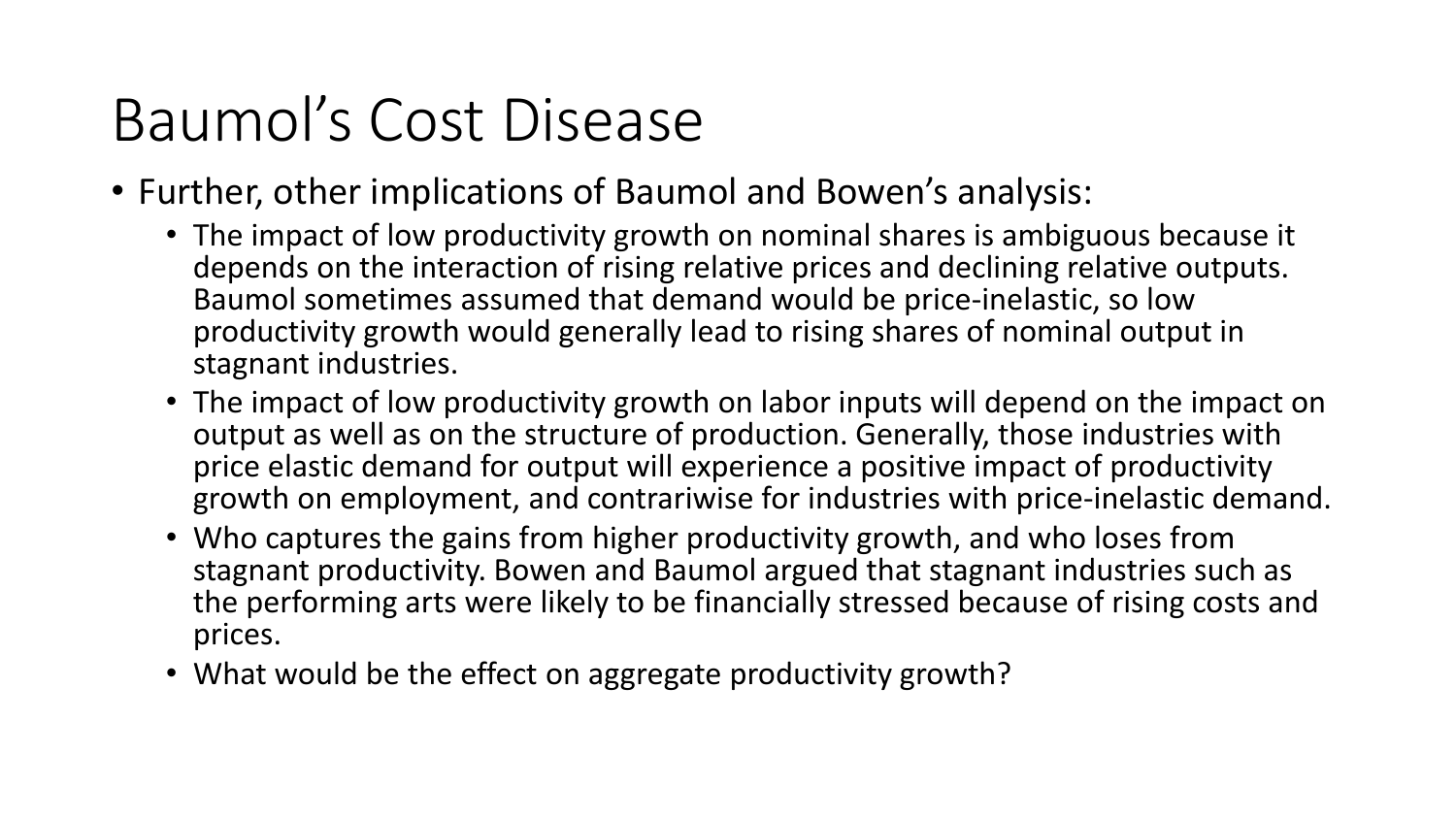- William Nordhaus in his NBER 2006 paper analyzed the implications of B & B's analyses and arguments and found:
	- The hypothesis of a cost-price disease due to slow productivity growth is strongly supported by the historical data. Industries with relatively lower productivity growth show a percentage-point for percentage-point higher growth in relative prices.
	- The real output/stagnation hypothesis is strongly confirmed. Technologically stagnant industries have shown slower growth in real output than have the technologically dynamic ones. A one percentage-point higher productivity growth was associated with a three-quarters percentage-point higher real output growth.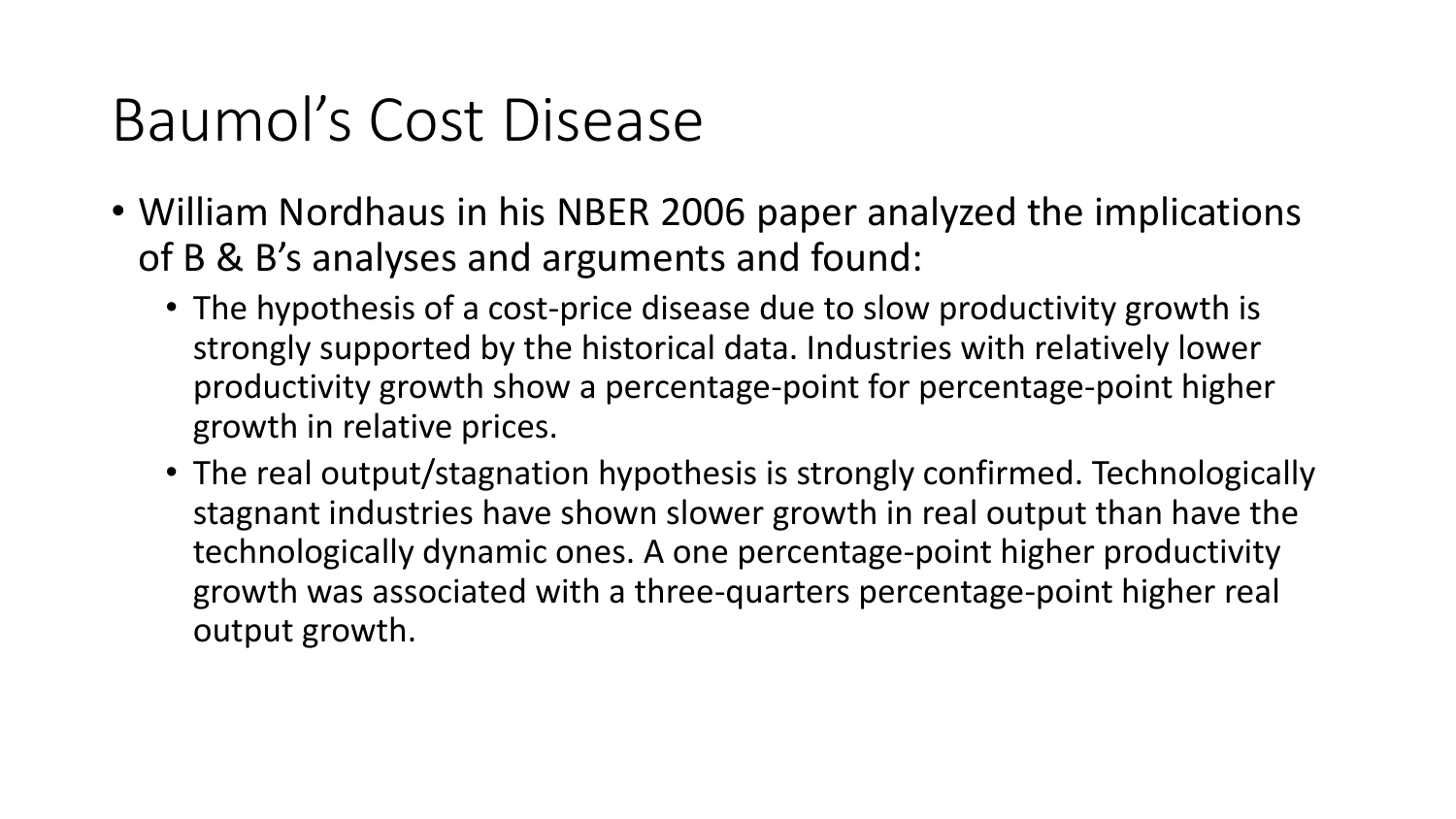- Further, Norhaus found:
	- There is a negative association of productivity growth with the growth in nominal output. In other words, stagnant industries tend to take a rising share of nominal output; however, the relationship is only marginally statistically significant.
	- Industries with more rapid productivity growth tend to displace labor and show lower growth of hours and employment. However, this relationship appears to be reversed within manufacturing industries, which show higher growth of labor inputs with higher productivity growth.
	- The differential impact of higher productivity growth on factor rewards is extremely small. While the impacts are statistically insignificant, there is a suggestion that higher productivity growth leads to slightly higher wage and profit growth, but at least 95 percent of productivity growth is passed on to consumers in lower prices.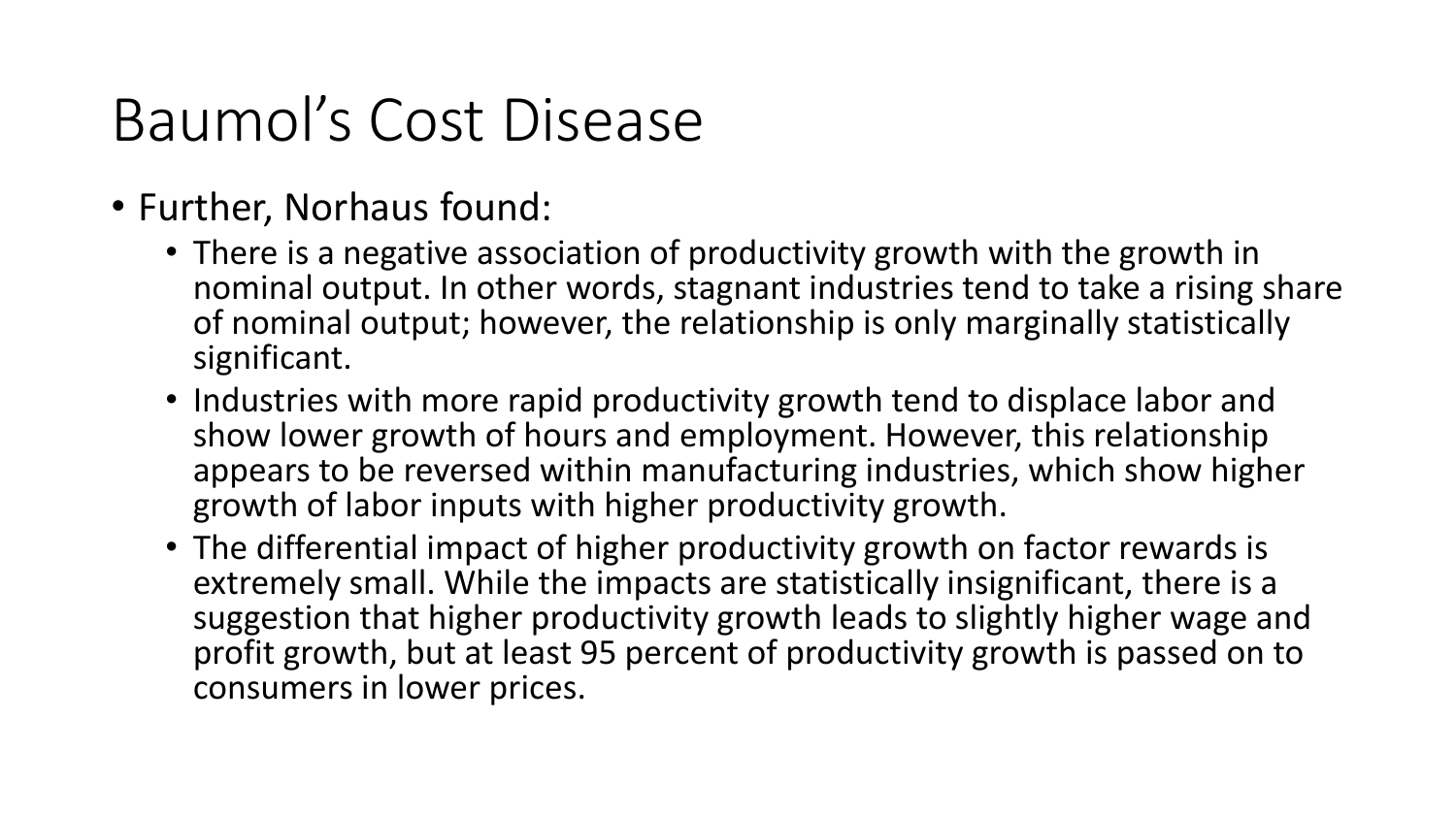- Finally, Nordhaus finds:
- Because demand is on average price-inelastic, stagnant industries have experienced rising nominal output shares. As nominal output shares increased in those industries, overall weighted productivity growth slowed. The changing shares over the 1948-2001 period had the effect of lowering productivity growth by slightly more than ½ percentage point per year, indicating that Baumol's growth disease was an important factor during this period.